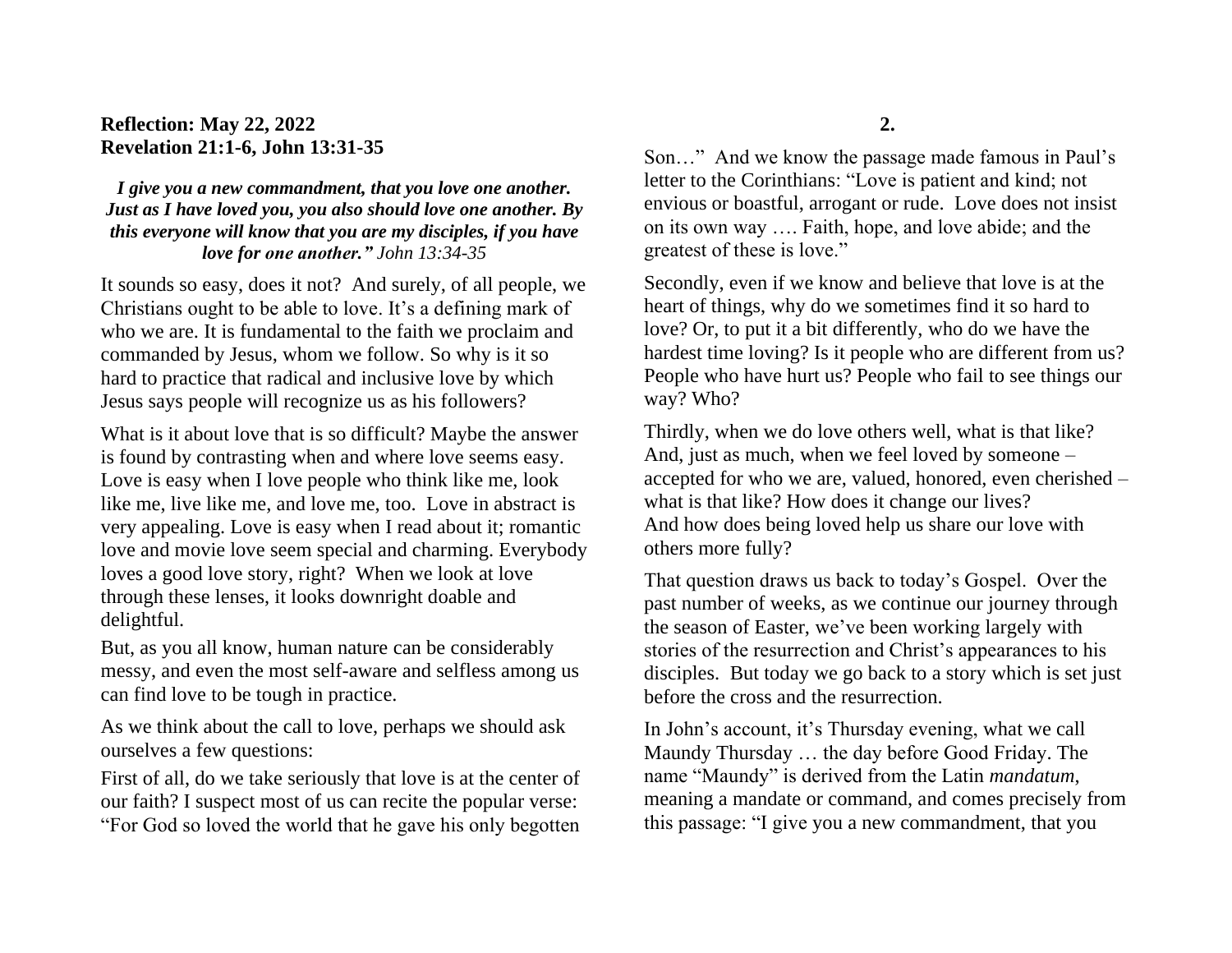love one another. Just as I have loved you, you also should love one another."

Judas has left the Last Supper in order to carry out his betrayal; Jesus' death by crucifixion is imminent; and Jesus knows that his disciples are about to face the greatest devastation of their lives. If you knew you were about to die, what would you tell the people you love? What last, urgent piece of advice would you offer?

As Jesus faces such a moment, he gets right to the point. With just one commandment, summarizing Jesus' deepest desire for his followers: "Love one another … as I have loved you ..."

And then, right on the heels of the commandment, a promise. Or maybe a warning: "By this everyone will know that you are my disciples, if you have love for one another."

A preacher by the name of Debie Thomas, reflecting on this statement, says we should notice what Jesus *doesn't* say. He doesn't say, "Believe the right things." He doesn't say, "Worship like this or attend a church like that." He doesn't even say, "Read your Bible," or "Pray every day," or "Preach the Gospel to every living creature." He says, "Love one another." All of Christianity distilled down to its essence, so that maybe we'll pause long enough to hear it. *Love one another.* 

And yet, it seems we perpetually fail to obey Jesus' dying wish. But it's not just a *command* to love … because can

love really be commanded? Those of you who have children or grandchildren probably understand full well that commanding them to love each other never works. The most we can do is insist that they *behave as if* they love each other: "Share your toys." "Say sorry." "Don't hit." "Use kind words." But these actions — often performed with gritted teeth and rolling eyes — aren't the same as what Jesus is talking about.

Jesus doesn't say, "*Act as if* you love." He says, "*LOVE* as I have loved you." Because loving one another happens best when it is a response to the love we have received, the love we know –in our case, as people of the Christian faith, the love of God, the love of Jesus, made real in our own lives.

There is a story about a man who had a huge boulder in his front yard. He grew tired of this big, unattractive stone in the centre of his lawn, so he decided to turn it into an object of art. He went to work on it with hammer and chisel, and chipped away at the huge boulder until the ugly stone became a beautiful running deer. When he finished, it was gorgeous, breath-taking.

A neighbour asked, "How did you ever carve such a marvellous likeness of a deer?"

The man answered, "I just chipped away everything that didn't look like a deer!"

Perhaps we need to ask ourselves if we have anything in our lives right now that doesn't look like love. And if so, with the help of God, we need to chip it away!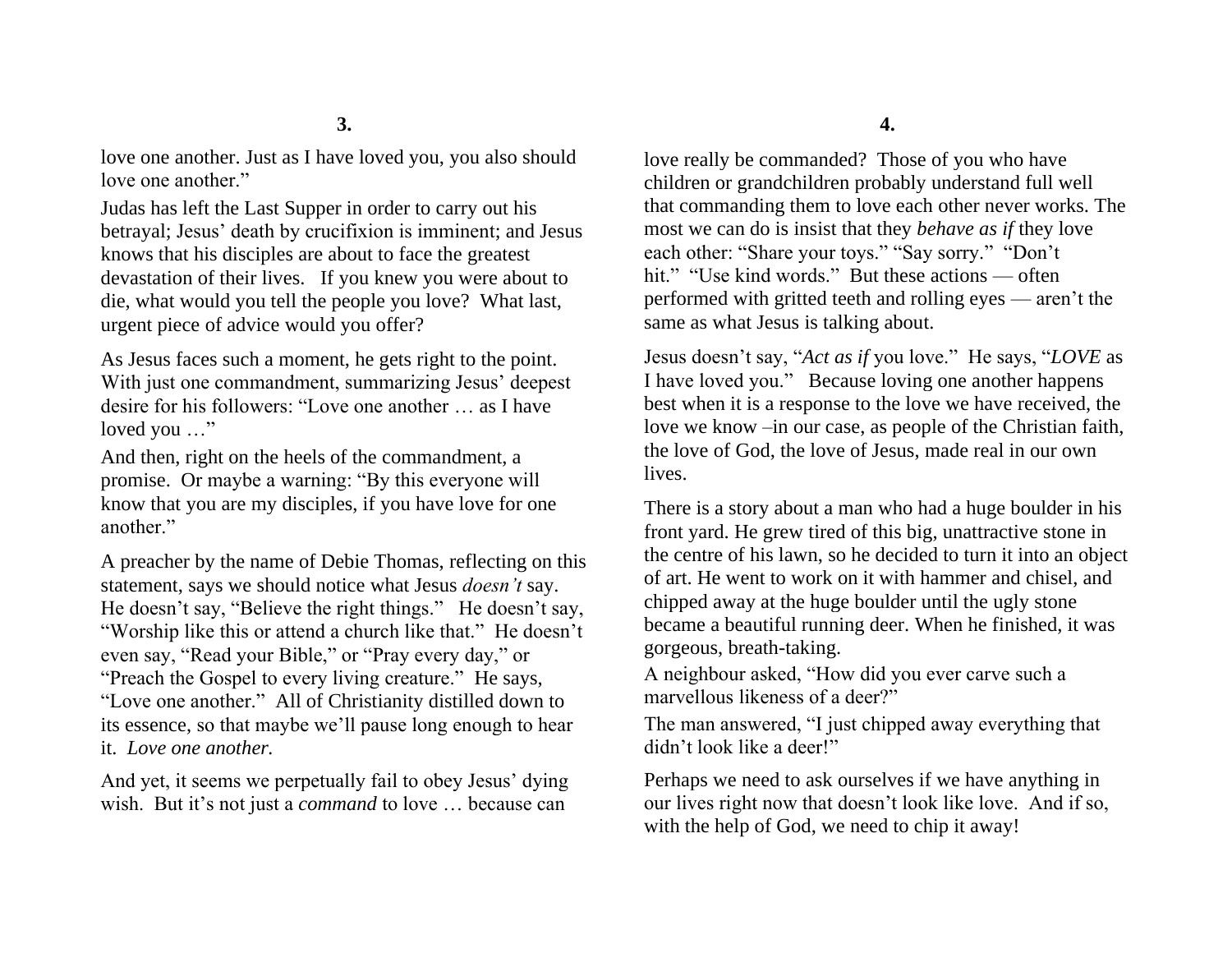If we have in our lives things that don't look like compassion, mercy or empathy, then we need to chip them away!

If we have hatred or prejudice or vengeance or envy in our hearts, then for Jesus' sake, and for the other person's sake, as well as for our own sake, we need to get rid of it!

We must never forget that love is the Christian's primary witness to the world. Have you had people say to you, "I'm impressed with the way you love other people. You must be a Christian." Do people see the love of Jesus shining through you?

G.K Chesterton once wrote that "The Christian ideal *(that of loving one another)* has not been tried and found wanting. It has been found difficult and left untried." Imagine what would happen to us, to the Church, to the world, if we took this commandment of Jesus most seriously? What might Christendom look like if we truly worked at cultivating "impossible" love? What kind of new earth would there be, if we embodied, in all we think and say and do, the love of the God who dwells with us and within us?

Most of you, like me, know fairly well how to *do* things. We know how to provide non-perishable items for the Food Bank, and how to fill shoe boxes for children around the world. We know how to bring dessert for the Community Kitchen or a casserole to a bereaved family. We readily make donations to our favorite charities. But do we know how to love as Jesus loved? To feel a depth of compassion that's

**6.**

gut-punching? To empathize until our heart breaks? To experience a hunger for justice so fierce, so urgent, that we are prepared to rearrange our lives in order to pursue it?

Or do we want to play it safe? Keep our circle small and manageable? Do we draw lines and say 'That's how far I'm prepared to go to extend kindness to someone else'? Do we choose the people we love based on our own affinities and preferences — not on Jesus' all-inclusive commandment? Charitable actions are easy. But cultivating our hearts to love as Jesus loved, becoming vulnerable in authentic ways to the world's pain, is hard and costly.

And yet this was Jesus' dying wish. Which means that we have a God who first and foremost wants every one of his children to feel loved. Not shamed. Not punished. Not chastised. Not judged. Not isolated. But *loved.*

But that's not all. Jesus follows his commandment with a promise that is both exhilarating and terrifying: *"By this everyone will know."* Meaning, love is the litmus test of Christian witness. Our love for each other is how the world will know who we are and whose we are. Our love for each other is how the world will see, touch, hear, and find the hope and promise that is ours in Jesus. It's through our love that we will embody Jesus, make Jesus relatable and plausible, to a hurting and increasingly secular world. Such is the responsibility we shoulder, whether we want to or not.